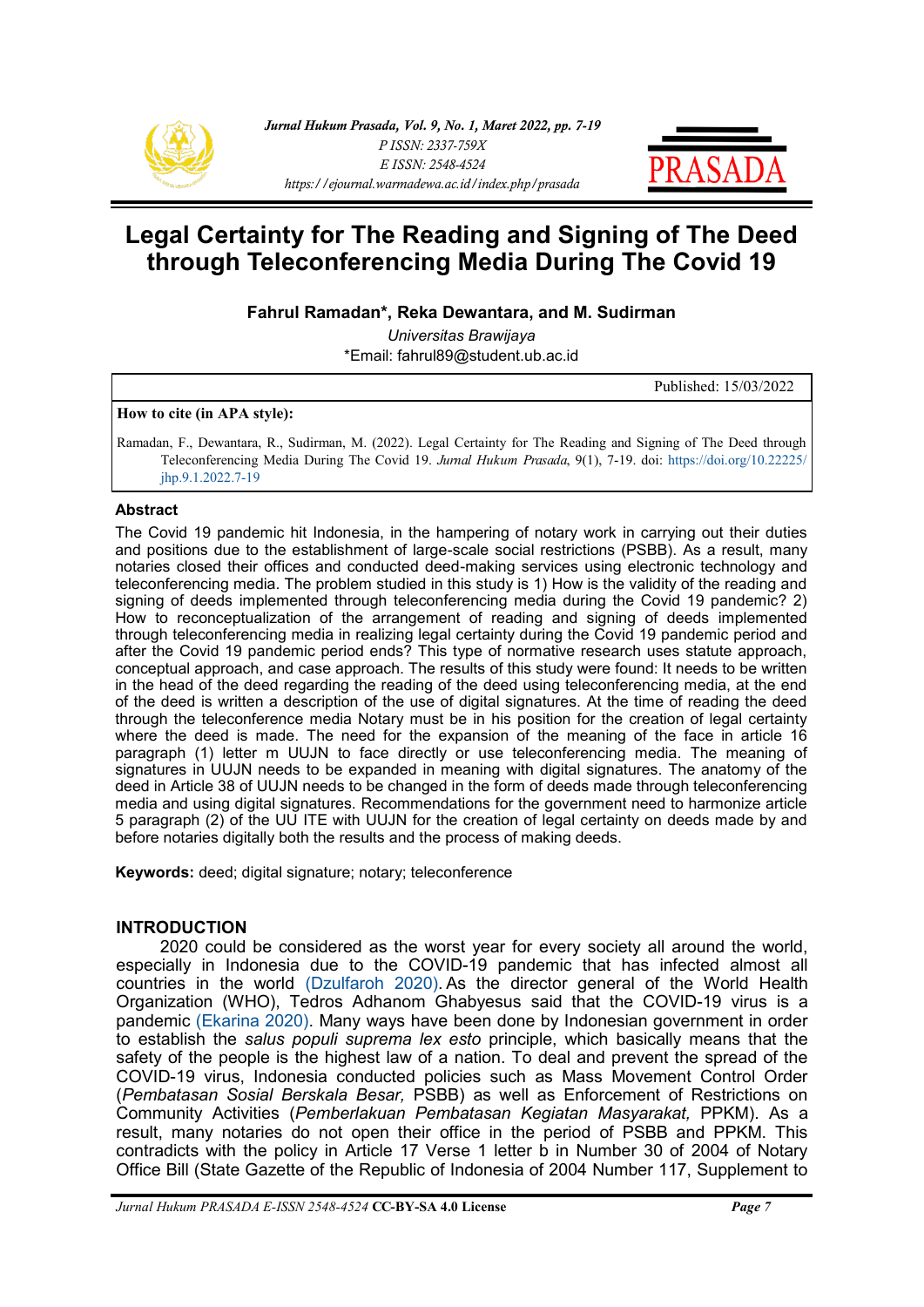the State Gazette of the Republic of Indonesia Number 4432) and also going though changes due to Law Number 2 of 2014 concerning Amendments to Law Number 30 of 2004 concerning the Position of a Notary (State Gazette of the Republic of Indonesia of 2014 Number 3, Supplement to the State Gazette of the Republic of Indonesia Number 5491) in which explained that "Notaries are forbidden to leave their office location more than 7 (seven) working days consecutively without a rightful reason." Notary as a profession is a profession with an important role as an officer that is in charge to make authentic deeds as evidence." This quote is often included as a considerant in letter b and letter c. The notary service is one of the legal needs in our society.

In order to ensure the legal need of the society with notary services to make a deed during PSBB and PPKM, many notaries innovated in the deed-making by using electronic media and teleconference technology. Those innovations are deemed necessary by them to minimize the risk of the COVID-19 virus new cluster. The process of deed-making by notary is regulated by Article 16 Verse (1) letter m of Notary Office Bill that regulates the obligation to recite the deed conducted by the notary in front of the appearer and conditions that should be fulfilled in the process of deed-recitation. After the notary recited the deed, the deed should be signed by the appearer at that exact time as explained in Article 44 of Notary Office Bill. In the reality of the COVID-19 pandemic, there are some innovations, where one recites the deed in front of the appearer through teleconference media and the usage of digital signature in the signing process of the deed. The innovation of such caused the creation of the new law within the world of notarial service due to the current technological progress [\(Nurita, 2012:3\).](#page-11-0)

There are no regulations or legal norms that regulate the applicant's testimony using teleconferencing media, the process of signing the deed by the applicant through teleconferencing media or by using a digital signature. Many researchers have done research relating with such issues and came up with the cyber notary concept. Some researcher hoped and suggested so there is an immediate regulation and bill that accommodates the regulation of *cyber notary* concept. If the regulation that allows notaries and applicants to do witnessing and deed-signing (*verscheen*) using a teleconference media has passed, there is the need to take into attention on the location where the *verscheen* is conducted. The location where the *verscheen* being conducted is very important for the notary in doing their work, whether the *verscheen* done through a teleconference media is inside or outside of the territory of the notary. The regulation on the territory of the notary has been regulated in Article 18 of Notary Office Bill. The prohibition for notaries to conduct their service outside of their territory is regulated in Article 17 Verse (1) letter and Article 19 Verse (3) of Notary Office Bill. This is needed to ensure the certainty and the authenticity of the deed made by the notary. One of the certainties of such is by the certainty on the location where the deed was made. At the ending of the deed, the location of the deed-making shall be mentioned and explained.

Other than establishing the location of the deed-making, the signing process of the deed done by the applicant in front of the notary through teleconference media also needed to be observed on its legal certainty. This is because the absence of the regulation that regulate electronic signature that is put in the deed. What if the deed was not immediately signed by the applicant at the moment of the deed recitation through teleconference media? What will be its legal consequences if the deed read by the notary through teleconference media did not sign immediately and after the reading by the applicant? Through these legal certainty problems on the reading and the signing of the deed through teleconference media as already laid out in the background of this research, this research aims to examine the validity of the reading and the singing of the deed conducted through teleconference media in the middle of the COVID-19 pandemic and reconceptualize the regulation of the deed-reading and the deed-signing conducted through teleconference media in order to ensure legal certainty in the middle of the COVID-19 pandemic and afterwards.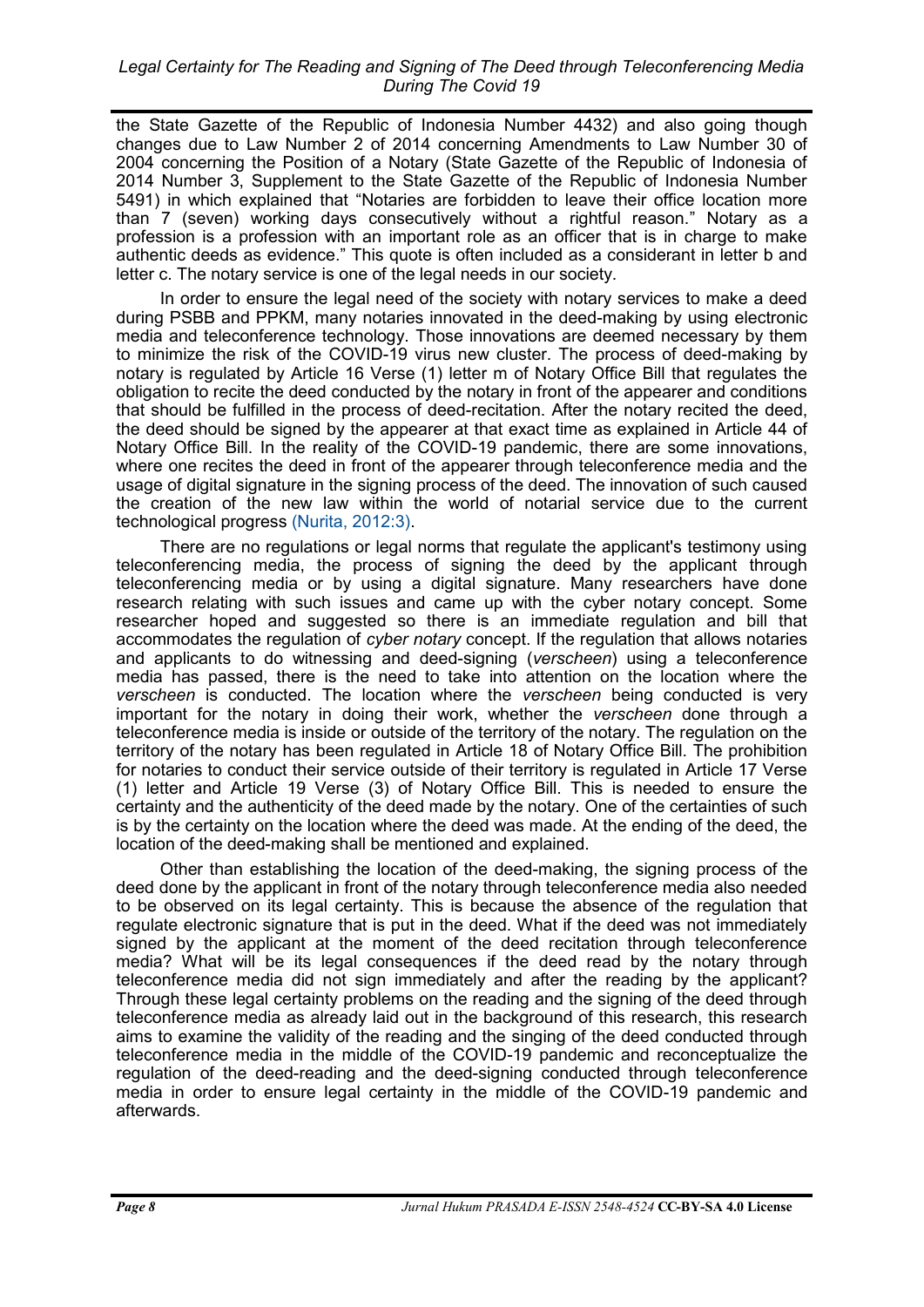## **METHOD**

The method used in this research is normative research method. Normative research method is used because there is an incoherence between the ideal condition (*das sollen*) with the reality (*das sein*) that caused questions from its normative aspects on what is going on [\(Efendi & Ibrahim, 2018:125\).](#page-11-0) The reality inspected in this research is that there is the absence of regulation on the deeds within the Notary Office Bill made in the middle of the COVID-19 pandemic due to some innovations made by the notaries to adapt with the situation. The approach used in this research is the statute approach due to the absence of the legal norm on the regulation of some innovations done by the notaries relating with deed-making in the middle of the COVID-19 pandemic. Notary Office Bill has not regulated this issue and its derivative rules are absence in which shall answer these problems. This research also used conceptual approach due to the innovations done by the notaries in making deeds by using the *cyber notary* concept. *Cyber notary* concept is a concept in which the services of the notary are assisted by technologies and electronic media in its process and its results. *Cyber notary* as a concept is yet to be implemented formally in Indonesia because of the absence of its regulation in Notary Office Bill and its derivative rules. Casual approach is also used in this research due to the findings of deeds made by the notaries using electronic media in the middle of the COVID-19 pandemic. The data resources for this research are based on primary, secondary, and tertiary sources. The secondary data are acquired through literature review by processing primary data and thus laying it out as an analysis. The primary legal resources in this research are 'law regulation, jurisprudence, and international treatises [\(RED 2016\).](#page-11-0) The relevant law and regulations relating with legal issues in this research are: Law Number 30 of 2004 concerning the Notary Office (State Gazette of the Republic of Indonesia of 2004 Number 117, Supplement to the State Gazette of the Republic of Indonesia Number 4432). Law Number 2 of 2014 concerning Amendments to Law Number 30 of 2004 concerning the Notary Office (State Gazette of the Republic of Indonesia of 2014 Number 3, Supplement to the State Gazette of the Republic of Indonesia Number 5491). Law Number 11 of 2008 concerning Information and Electronic Transactions (State Gazette of the Republic of Indonesia of 2008 Number 58, Supplement to the State Gazette of the Republic of Indonesia Number 4843). Law Number 19 of 2016 concerning Amendments to Law Number 11 of 2008 concerning Information and Electronic Transactions (State Gazette of the Republic of Indonesia of 2016 Number 251, Supplement to the State Gazette of the Republic of Indonesia Number 5952). Government Regulation Number 71 of 2019 concerning the Implementation of Electronic Systems and Transactions (State Gazette of the Republic of Indonesia of 2019 Number 185, Supplement to the State Gazette of the Republic of Indonesia Number 6400). Government Regulation Number 21 of 2020 concerning Large-Scale Social Restrictions in the Context of Accelerating the Handling of Corona Virus Disease 2019 (COVID-19) (State Gazette of the Republic of Indonesia of 2020 Number 91, Supplement to the State Gazette of the Republic of Indonesia Number 6487). Secondary legal sources that are used are the legal sources that support the primary legal sources, consist of books written by influential legal experts (*de horseede leer*), legal journals, doctrines, legal cases, and even symposium results (Efendi & Ibrahim, [2018:175\)](#page-11-0) that are related with the most recent legal case in this research. The tertiary legal sources in this research are legal sources that give instruction or explanations on the primary and secondary legal resources, such as legal dictionary and encyclopedia [\(Efendi](#page-11-0)  [and Ibrahim 2018\).](#page-11-0)

# **DISCUSSION**

## **The Validity of the Deed-Reading and Deed-Signing Conducted through Teleconference Media.**

The process of making and preparing deeds, reading minute deeds by Notaries is presented with the interceptor and witnesses and the signing of the deed. This process must be undertaken by a Notary in the making of his deed so that the deed made by and before the Notary has the evidentiary value as an authentic deed. If this process is violated, resulting in the deed that is made to decrease the evidentiary value to the deed under the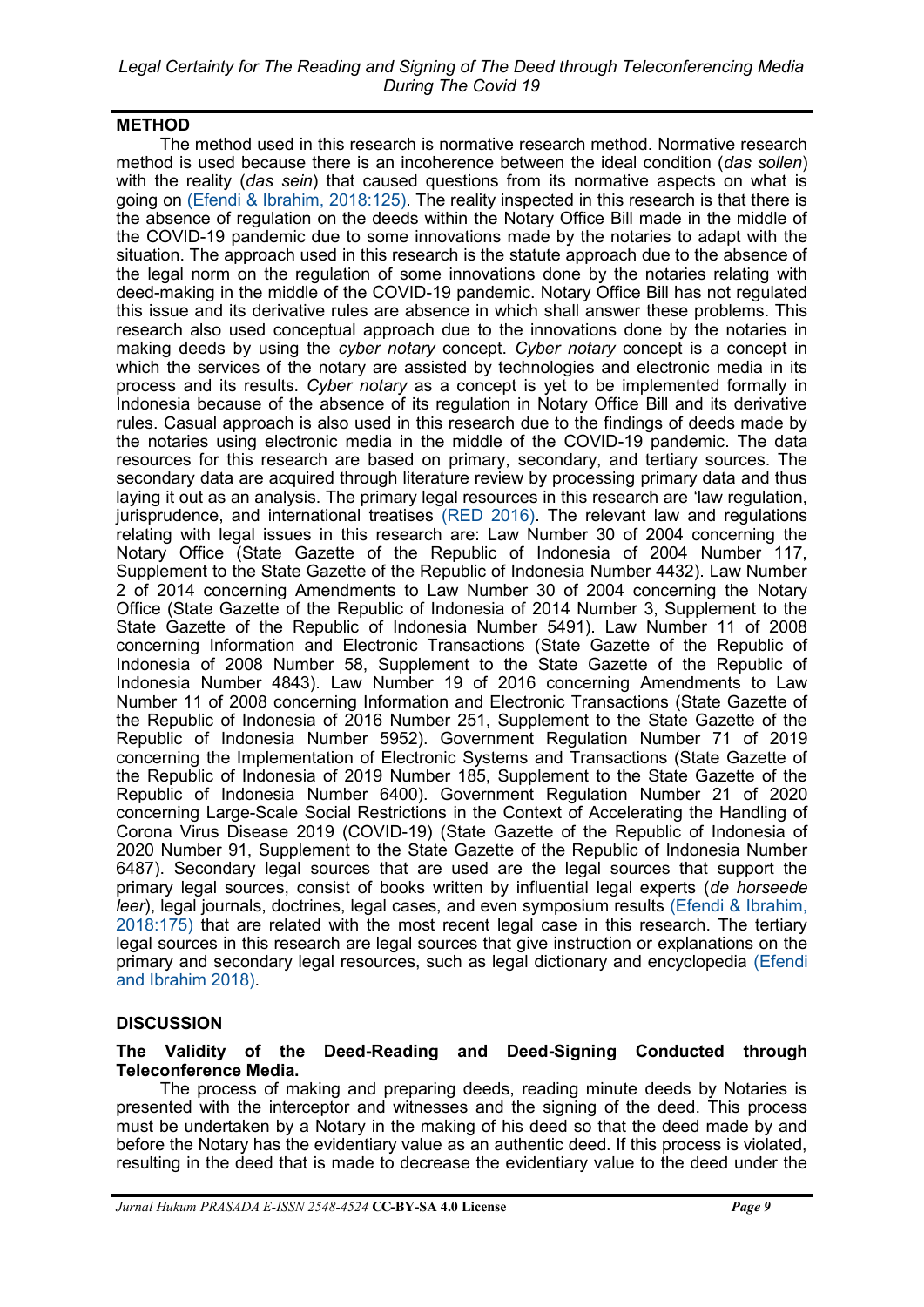hand. The paradigm of authenticity of deeds produced by notaries is still seen from the form of the final result in the form of prints forged and signed by Notaries, not electronic deeds. Deeds in electronic form to date have not been regulated. The advancement of technological development today is like a double-edged sword,[\(Nurita, 2012:25\)](#page-11-0) on the one hand providing convenience for those who can take advantage of current technology, on the other hand creating new problems. The new problem arises about the status of the strength of evidence tools for electronic documents. Documents and electronic information and print according to Article 5 paragraph (1) of the ITE Law are valid legal evidence, but do not include and do not apply to documents or letters that must be made in the form of notary deeds or deeds made by deed-making officials based on the provisions of the law. Another problem that arises is eliminating aspects of physical meetings between the parties and notaries [\(Mvt/Mys 2010\).](#page-11-0)

The validity of reading and signing deeds implemented by teleconference media reviewed from various laws and regulations found the following arrangements:

# *Juridical Analysis Based on the Civil Law Code*

The reading and signing of the deed carried out through teleconference media has not been regulated in more detail in the Civil Code (*burgerljk wetboek*) (hereinafter referred to as BW). BW regulates the term authentic deed in the fourth book of BW on proof and expiration (Verjaring en Bewijs). Article 1868 BW states that a deed can be said to be an authentic deed if it fulfills the following elements:

The form is determined by law;

Made by or a general official authorized to make it;

Made before the authority for where the deed was made.

If these three elements are not fulfilled in the process of making it, then the deed made is reduced to a degree below the hand as stated in Article 1869BW. The reading and marking of the deed are done electronically if the parties (Notary, Wiretapping and Witness) acknowledge and state that it is true that the process of reading and signing the deed electronically has taken place, then based on the provisions of Article 1875 BW, the incident creates complete evidence such as an authentic deed for the signatory party, the heirs and the person who obtains the rights thereof. Article 1875 BW as the basis for proof of an electronically signed deed could have a deed in the form of an authentic deed if the signature contained in it is recognized by the party who signed it.

#### *Juridical Analysis based on limited liability company law*

The use of teleconferencing technology in the Limited Liability Company Law is permitted in holding the General Meeting of Shareholders (GMS). The GMS is held at the place and domicile of the company. GMS can also be held in places used as the company's main business activities. During the Covid 19 pandemic, it was not possible to hold the GMS directly, this was done to break the chain of the spread of the Covid 19 Virus. Electronic GMS using teleconferencing media is possible during the Covid 19 pandemic. Arrangements regarding GMS through teleconferencing media have been regulated in Article 77 paragraph (1) UUPT.

The electronic holding of the GMS using teleconferencing media was a legal breakthrough in its time to find the best solution related to the provisions for the physical presence of shareholders [\(Lubis 2020\).](#page-11-0) The provisions of Article 77 of the Company Law are a paradigm shift regarding the validity of the GMS as regulated in Article 76 of the Company Law. Article 77 UUPT as *a lex specialist* to fulfill the principle of benefits where teleconferencing can be implemented anytime and anywhere, not limited to places and regions [\(Lubis 2020\).](#page-11-0) For a public company, the basis for holding a GMS through teleconference media has been regulated in the Regulation of the Financial Services Authority of the Republic of Indonesia Number 15/POJK.04/2020 concerning the Plan and Organizing of the General Meeting of Shareholders of a Public Company and the Regulation of the Financial Services Authority of the Republic of Indonesia Number 16/ POJK.04 /2020 concerning the Electronic General Meeting of Shareholders of Public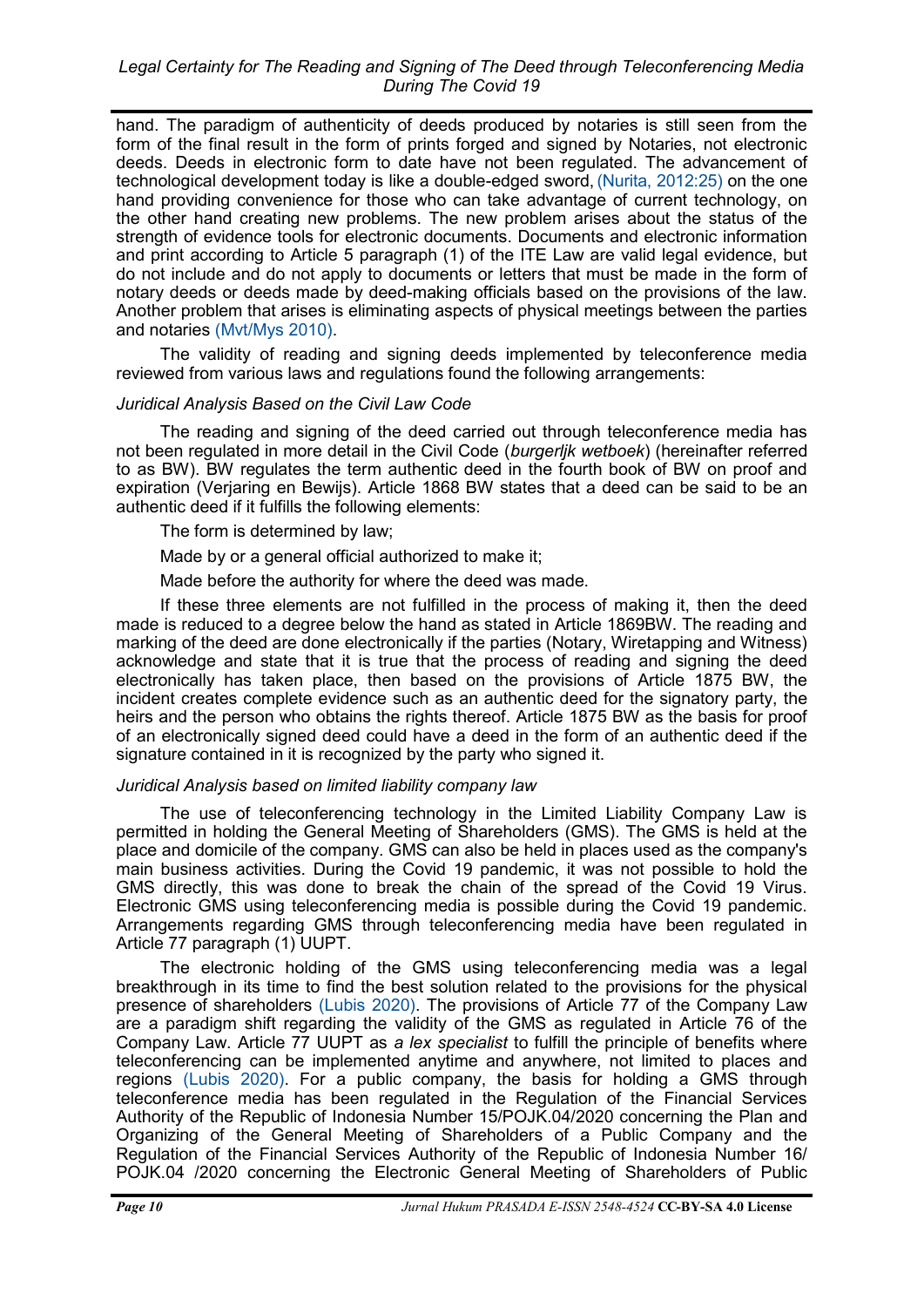Companies [\(Putra, Yahanan, and Trisaka 2019\).](#page-11-0)

The electronic holding of the GMS using teleconferencing media was a legal breakthrough in its time to find the best solution related to the provisions for the physical presence of shareholders. The provisions of Article 77 of the Company Law are a paradigm shift regarding the validity of the GMS as regulated in Article 76 of the Company Law. Article 77 of the Company Law as a lex specialist to fulfill the principle of benefit where teleconferencing can be carried out anytime and anywhere, not limited to places and regions. For a public company, the basis for holding a GMS through teleconference media has been regulated in the Regulation of the Financial Services Authority of the Republic of Indonesia Number 15/POJK.04/2020 concerning the Plan and Organizing of the General Meeting of Shareholders of a Public Company and the Regulation of the Financial Services Authority of the Republic of Indonesia Number 16/POJK.04 /2020 concerning the Electronic General Meeting of Shareholders of Public Companies.

After the GMS and a decision is made unanimously and a quorum, the provisions of Article 77 paragraph (4) of the Company Law require that the minutes of the meeting be signed by the participants of the GMS. The explanation of article 77 paragraph (4) provides the meaning of "approved and signed" approved and signed physically or electronically. After the minutes of the meeting are completely signed by all meeting participants, then the minutes of the meeting are brought before a notary to make a deed of statement of the general meeting of shareholders where the contents of the deed made before the notary are made from minutes. In addition, to being regulated in Article 77 paragraph (4) of the Company Law, the arrangement regarding the signing of the minutes of the GMS meeting is also regulated in Article 90 paragraph (1) of the Company Law. Minutes of the GMS shall be signed by the Chairperson of the Meeting and at least 1 (one) shareholder appointed from and by the GMS participants who are present at the GMS. The purpose of signing the minutes of the GMS meeting is to guarantee the certainty and correctness of the contents of the minutes of the GMS held. To ensure the certainty and correctness of the contents of the GMS, minutes of the GMS can also be made by a Notary who is also present either in person or using teleconference media, witnesses, attends the GMS, and pours the contents of the GMS into a form of deed made by a notary (relapse deed). The deed of recurrence made by a Notary in the GMS does not have to be signed by the chairman of the meeting and the meeting participants as stipulated in Article 90 paragraph (2) of the Company Law.

Deed of willingness or Deed of Office according to G.H.S Lumban Tobing is an authentic deed that describes an act done or seen or witnessed by the Notary itself who made the deed [\(Alwesius 2019\).](#page-11-0) One form of deed of relapse is the Deed of the General Meeting of Shareholders where in the general meeting process Notaries are invited to be able to attend and watch the GMS process from start to finish and a decision from the GMS is stated in the form of a deed made by a Notary. The notary who makes the deed of willingness must be in the position and territory of his office.

# *Juridical Analysis Based on the Law on Notary Positions*

The process of reading and signing the deed is a unity in the stage of confirmation of a deed carried out by a Notary in carrying out his duties and positions. UUJN regulates the process of reading and signing deeds. Article 16 paragraph (1) letter m UUJN regulates the obligation of notaries to read the deed before the face and attended by at least 2 (two) witnesses. Furthermore, UUJN also regulates as soon as the deed is read directly signed by the interceptor, witnesses and Notaries as stipulated in article 44 paragraph (1) of UUJN. Article 40 paragraph (1) of UUJN also states that each deed read by a Notary is attended by witnesses of at least 2 (two) witnesses, unless otherwise specified by law.

A. C.H. Melis said that the purpose of reading the deed by a notary is as a guarantee to the interceptors that what they sign is in accordance with what the notary hears from what is read by the Notary. In addition, the purpose of the reading of the deed carried out by the notary is as a form of certainty for the opponents that what is written in the deed is true and in accordance with the will of the opponents [\(Kie, 1994:505\).](#page-11-0)

UUJN until now has not regulated the process of reading deeds carried out by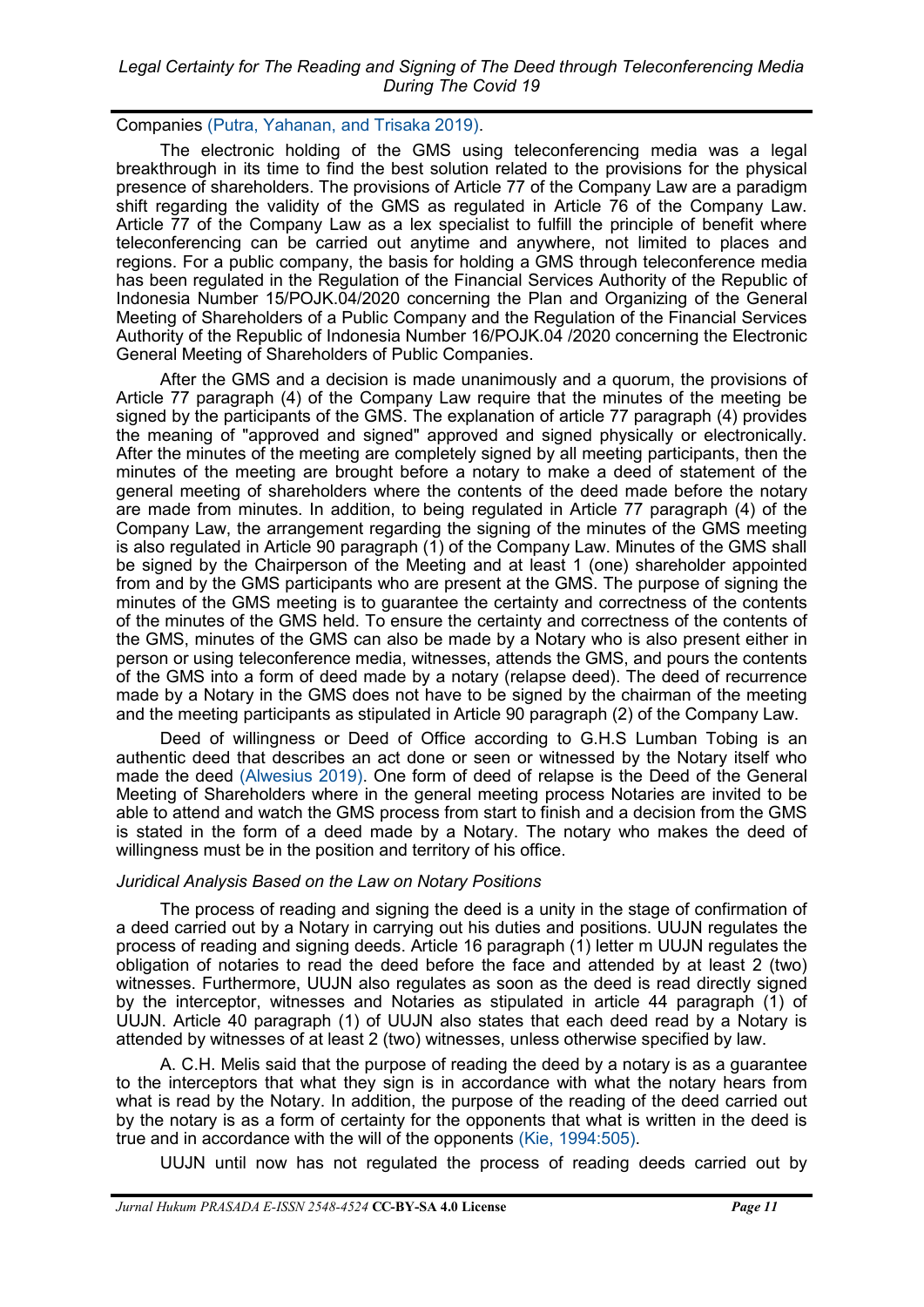wiretaps using teleconferencing media. Electronic signatures also whose arrangements have been regulated in the ITE Law to date have not been adopted by UUJN, so the need for arrangements related to the process of reading deeds through electronic media and signing of original of the deed using digital-based electronic signatures. Although UUJN has not regulated this, but UUJN provides an opportunity for the deed not to be read by a Notary as in article 16 paragraph (7) of UUJN. Likewise related to the signing of the deed, UUJN also provides an opportunity for the interceptor not to sign the original of the deed as stipulated in article 44 paragraph (1) of UUJN. Notary must state firmly in the closing of his deed if no reading of the deed before the face and the face-to-face cannot sign the original of the deed directly due to a certain thing. A certain thing can be likened to the condition of the Covid 19 pandemic which resulted in the appearance of witnesses and notaries meeting through teleconference media which was held within the Notary's own office area. Thus, it is not possible for the parties to directly sign the deed which has been read out by a Notary or read by the Appraisers themselves. J.H.M Hendriks concluded that the formal evidentiary value of a notarial deed does not lie in the signatures of the appraisers, but in the signature of the notary [\(Kie, 1994:478\).](#page-11-0)

#### *Juridical Analysis Based on the Electronic Information and Transaction Law and its Amendments*

Law Number 11 of 2008 concerning Information and Electronic Transactions (State Gazette of the Republic of Indonesia of 2008 Number 58, Supplement to the State Gazette of the Republic of Indonesia Number 4843) and has been amended by Law Number 19 of 2016 concerning Amendments to Law Number 11 of 2008 concerning Information and Electronic Transactions (State Gazette of the Republic of Indonesia of 2016 Number 251, Supplement to the State Gazette of the Republic of Indonesia Number 5952) (hereinafter referred to as UU ITE) is present and regulates other evidence that has not been regulated in HIR and KUHAP. The evidence that has not been regulated is in the form of electronic evidence. Article 5 of the ITE Law provides legal certainty over the regulation of electronic evidence. The opinion of Eddy O.S. Hiariej on the provisions of Article 5 of the ITE Law which regulates evidence in the form of electronic information and electronic documents and their printouts as an expansion of evidence in accordance with procedural law in force in Indonesia [\(Isma and Koyimatun 2014\).](#page-11-0) Electronic information and electronic documents and printouts are new evidence tools for laws governing evidence other than the ITE Law (Isma and Koyimatun 2014).

Evidence regulated in-laws and regulations which are considered as valid evidence and can be used as evidence in trials under other laws, including:

Article 164 and Article 284 Rbg regulate evidence in civil procedural law

Article 184 of the Criminal Procedure Code which regulates evidence in criminal procedural law, and

Article 100 of the State Administrative Court Law which regulates the State Administrative Procedural Law [\(Asimah 2021\).](#page-11-0)

In its development, Article 5 of the ITE Law has expanded its meaning with the intention of adding to the evidence regulated in procedural law in Indonesia or to expand the scope of evidence that has been regulated in procedural law in Indonesia. Notary Deed as an authentic deed which is included in the category of documentary evidence in procedural law in Indonesia, according to the ITE Law, it does not include electronic evidence as stated in Article 5 paragraph (4) of the ITE Law. While the land certificate which is an authentic deed issued by the land office based on the Regulation of the Minister of Agrarian affairs and Spatial Planning / Head of the National Land Agency of the Republic of Indonesia Number 1 of 2021 concerning Electronic Certificates (State News of the Republic of Indonesia Year 2021 Number 12) which was promulgated on January 12, 2021 (hereinafter referred to as *Perkaban* 1 2021) is already in the form of electronic certificates. Electronic certificate as written evidence that proves proof of ownership of the right to a piece of land owned by a person or legal entity. Between deeds made by or before a Notary with an electronic land certificate are both authentic deeds as mentioned in article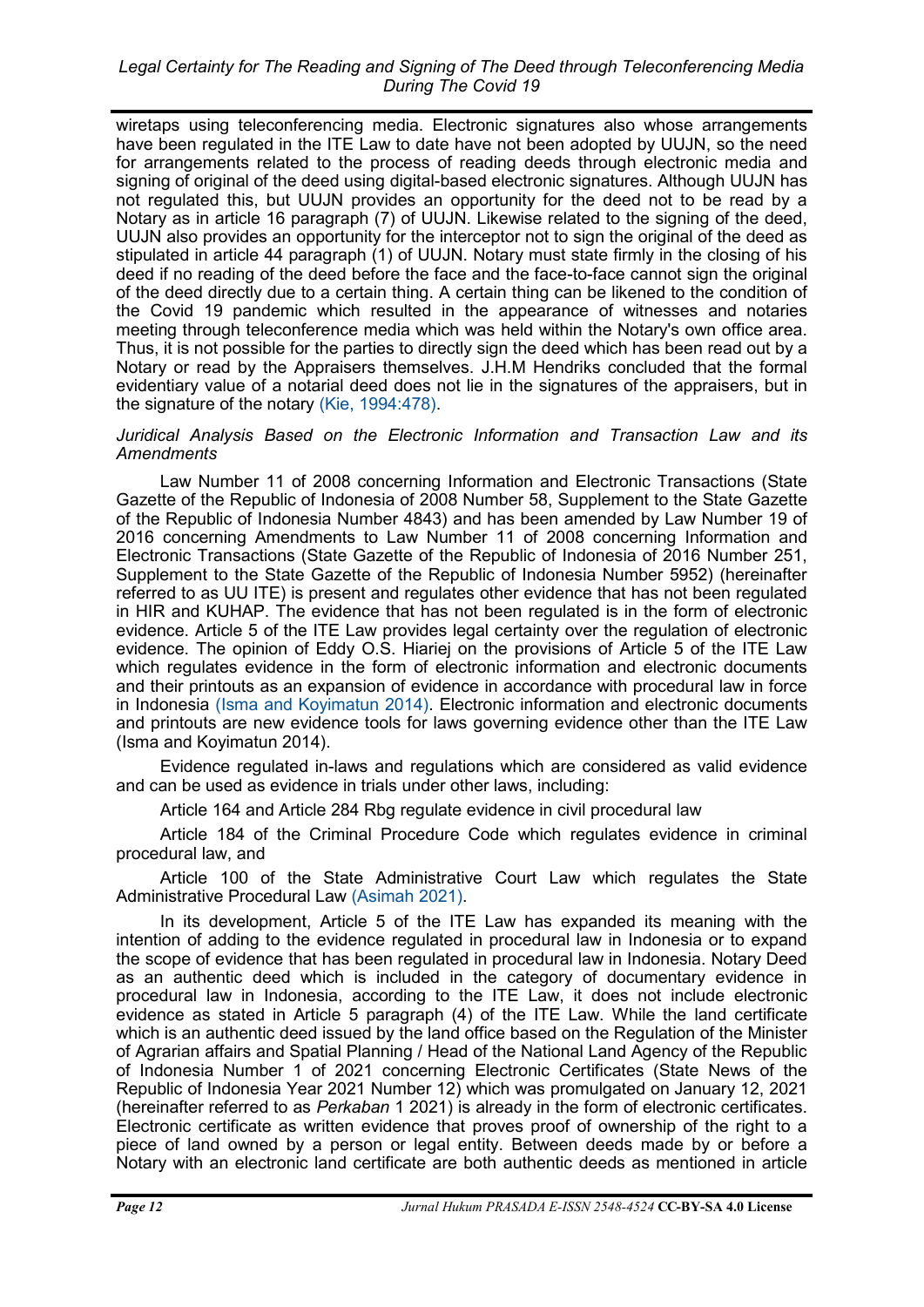1868 BW. However, the land certificate issued by the land office is currently in the form of an electronic certificate, it is very likely that in the future the deed made by or before a notary can be in the form of an electronic notary deed. while Article 5 paragraph 4 of the ITE Law does not accommodate the authentic deed as electronic evidence. This causes a conflict of norms that must be resolved with the reconceptualization of arrangements regarding electronic evidence in the form of electronic authentic deeds.

Regarding electronic signatures, it is regulated in Article 11 of the ITE Law. The electronic signature itself consists of a certified electronic signature and an uncertified electronic signature. Electronic signatures if they meet the requirements as stated in Article 11 paragraph (1) of the ITE Law have legal force and legal consequences. However, the UUJN does not regulate electronic signatures, so there is a need for a reconceptualization related to electronic deed signing based on the ITE Law which is implemented in the UUJN.

An authentic deed has the power of proof both formally, materially, and outwardly since the deed was created and ratified [\(Pramono 2015\).](#page-11-0) Legal certainty over authentic deeds is created from the strong legal relationship between the parties to the deed and the validity of the deed made in accordance with the terms and conditions that guarantee the creation of an authentic deed. According to Sudikno Mertokusumo deeds can serve as evidence *(probationis causa)* and as a Function of Formil (*Formalitas causa*) [\(Pramono,](#page-11-0)  [2015:253\).](#page-11-0) Function of deeds as evidence (*probationis causa*) have the understanding that the parties deliberately make a deed to be able to be proven in the future.

The power of outward proof of an authentic deed can be proven by the deed itself which can be proven as an authentic deed [\(Septianingsih, Budiartha, and Dewi 2020\).](#page-11-0) Authentic deed proves its validity because to be an authentic deed must meet the requirements of both the form, terms, and process of making it must meet the provisions of applicable laws and regulations. The fulfillment of these conditions makes the deed become authentic which causes the deed made to apply and be considered as the original *(acta publika probant seseipsa)* until someone can prove otherwise [\(Pramono 2015\).](#page-11-0) The form of Notary deed is regulated in article 38 of UUJN where the deed consists of the Head of Deed, Content of deed and Closing deed.

The head or the beginning of the deed starts from the beginning of the deed until the comparison [\(Kawurnyan, 2018:4\).](#page-11-0) The head or beginning of this deed consists of the Title of Deed, Deed Number, Hour, day, date, month and year, Full Name and Notary Place of Residence. UUJN provisions article 38 paragraph 2 letter c mentions each head or beginning of the deed consisting of hours, days, dates, months, and years. The writing of the hours, days, date, months, and years written in the head or beginning of the deed is at the time when the Notary is ready with the manuscript of the deed, then read and signed by the interceptor, witnesses, and Notaries [\(Kawurnyan, 2018:6\).](#page-11-0) Related to the interceptor who uses teleconferencing media needs to be written in the head of the deed about the teleconferencing media used in it.

The end of the deed according to article 38 UUJN contains about the description of the reading of the deed as in article 16 paragraph (1) letter m or article 16 paragraph (7) of UUJN, the description of the signing, the place of signing and, the identity of the witnesses in the deed and the description of the or absence of changes in the process of making the deed. The reading of the deed may also not be read by a notary if the interceptor wants the deed not to be read because the interceptor reads the deed himself before the deed is inaugurated by the Notary. Article 16 paragraph (7) of UUJN stipulates that the deed is read by the accuser must be described in the closing of the deed. The description of the signing of the deed at the end of the deed mentioned the order of the handcuffing starting from the interceptor, the witnesses then the Notary who signed and inaugurated the deed. Signing is a legal fact (r*echtsfeit)*which contains a statement of the signer's will that by writing it is in accordance with the law to be considered his own writing (Kie, 1994:473). GJHM Hendriks binds that the notarial deed required by the appearers to sign the notarial deed as it should be in article 44 of the UUJN, but article 44 paragraph (1) of the UUJN marks the obligation of the appearers who are unable to affix his signature, as long as the notary who made the deed mentions in his deed that the appearer explains why the appearers are not as they are in article 44 paragraph (2) UUJN. Regarding the use of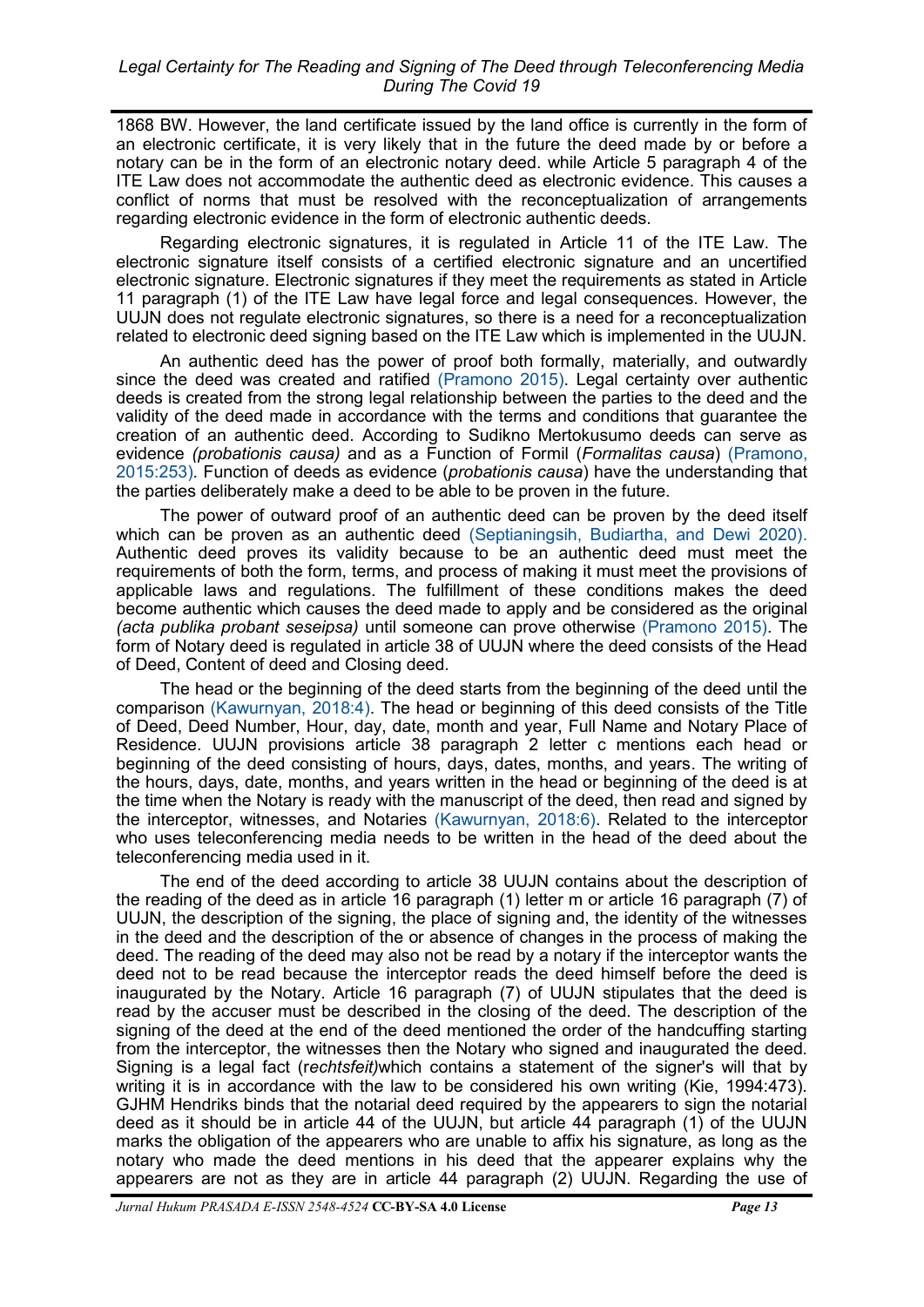electronic signatures in the minutes of the deed, it is also necessary to write down the closing of the deed regarding the use of electronic signatures and validation of the electronic signature.

The power of proof formal on an authentic deed can be proven by the certainty of an event contained by a Notary based on the terms and conditions stipulated in the issuance of the deed [\(Septianingsih et al. 2020\).](#page-11-0) Formally, the truth and certainty of the day, date, month, time and place before the notary, the truth of the parties who appear before the notary, the initials and signatures of the appearers, witnesses and notaries, what is seen, heard, witnessed by the notary as outlined into the deed, if it is formally disputed by the parties, then the party who denies it must be able to prove it in a trial in court [\(Septianingsih](#page-11-0)  [et al. 2020\).](#page-11-0) Formal proof of an authentic deed is complete proof. This is because the evidentiary value between the officials who make the deed, and the parties is the same (Pramono 2015). This means that all the information contained in the deed applies to everyone in the deed and has the power of formal proof [\(Pramono 2015\).](#page-11-0) 

The material power of proof of an authentic deed provides certainty about the material of a deed, "is the content of the statement stated in the deed true?" [\(Satyagraha,](#page-11-0)  [2016:16\).](#page-11-0) The truth of the parties who have done what is poured into the deed, is proven by the parties. Those who are not only present and explain the purpose and purpose of the notary come notary but declare that the parties have done what is written in the deed [\(Pramono 2015\).](#page-11-0)

### **Reconceptualization of Arrangements for Reading and Signing of Deeds Implemented Through Teleconferencing Media**

Arrangements for reading and signing of original of the deed using teleconferencing media that need to be reconceptualized. This is necessary in order to create legal certainty that regulates the current void of norms in the notarial world. The basic considerations and thoughts on the reconceptualization of statutory arrangements are as follows:

The urgency of reconceptualizing the arrangement for reading and signing the deed is carried out through teleconference media in realizing legal certainty.

# Philosophical Urgency

One of the foundations that need to be considered in the establishment of good laws and regulations is philosophical development. The philosophical foundation is a matter of consideration that considers the outlook of life, legal ideals, and awareness in pouring a problem into a rule of law based on the philosophy of the Indonesian nation. Philosophy reflects on all kinds of problems and problems [\(Sidharta, 2013:4\).](#page-11-0) One of the problems and issues that need to be resolved and regulated in a statutory regulation is the problem related to the disruption of the work of Notaries in carrying out their duties and positions during the Covid 19 pandemic. Notaries in carrying out their duties during the Covid 19 pandemic, almost all activities are carried out using teleconferencing media. Teleconferencing is an effective way to suppress the spread of the Covid-19 virus infection because there are no face-to-face meetings.

Notaries during the Covid 19 pandemic many follow the regulations that urge not to open their offices and work at home in accordance with SE INI no. 65. While article 17 Paragraph 1 letter b UUJN explains that "Notaries are prohibited from leaving their office for more than 7 (seven) consecutive working days without a valid reason. But what about the Notary deeds made by Notaries during the Covid 19 pandemic at this time all professions are affected by digitalization, including into the world of Notaries [\(Budiono 2019\).](#page-11-0) Notary profession is a profession that has a very important role as an Officer who is tasked with making authentic deeds as a means of proof. It is contained in the consideration of the letter b and letter c. Notary services as one of the legal needs in society. So that philosophically necessary arrangements that regulate the need for legal certainty on deeds made by and before notaries in the form of a digital deed or arrangements governing the process of reading and signing the original of the deed through electronic media.

# Juridical Urgency

Several statutory arrangements that support the work of a notary in carrying out his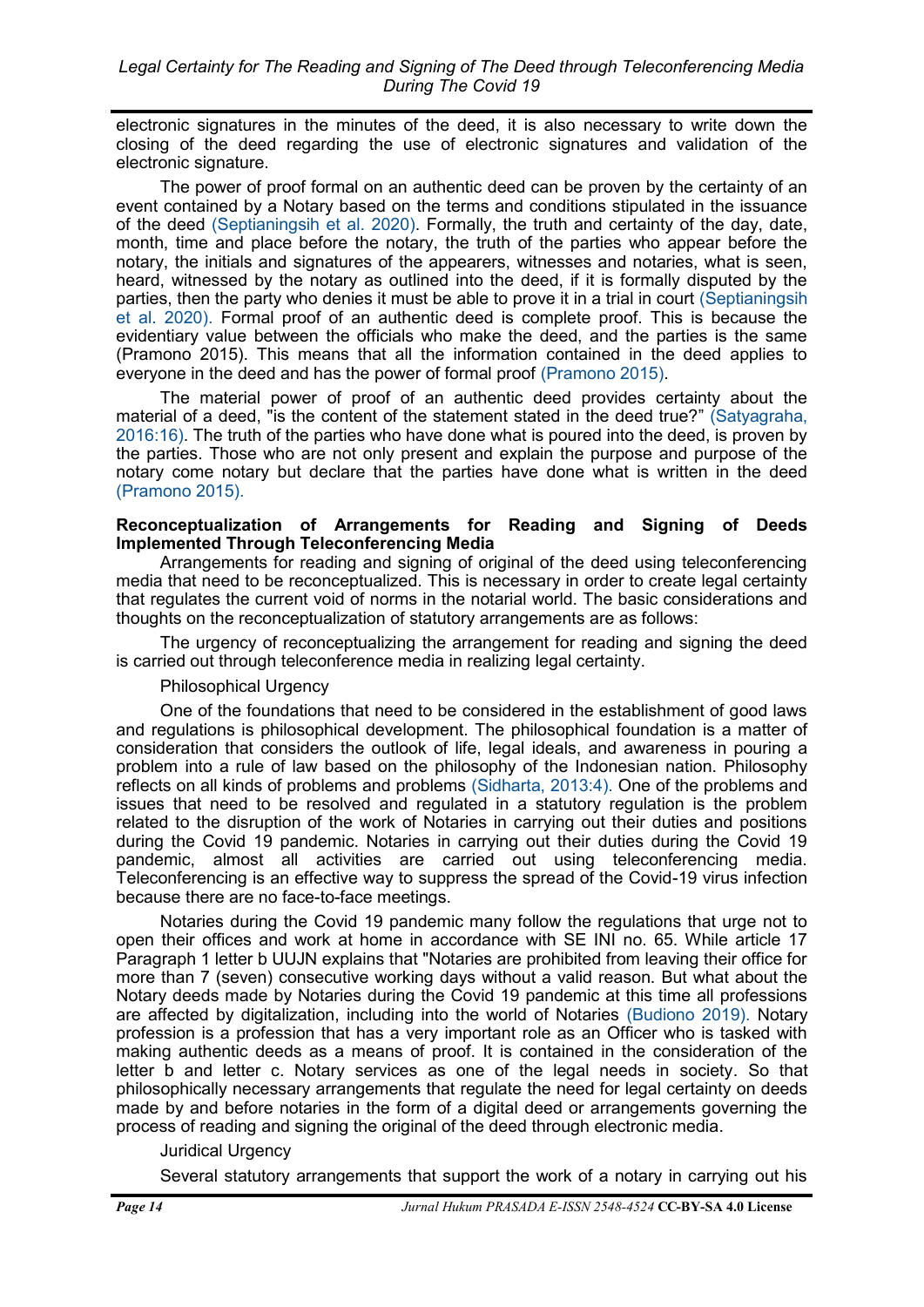position with the help of electronic media include:

Regulation of the Minister of Law and Human Rights No. 4 of 2014 concerning the Procedure for Application for Legal Entity Endorsement and Approval of Amendments to the Articles of Association and Submission of Notice of Amendment to Articles of Association and Changes in Limited Liability Company Data (State News of the Republic of Indonesia Year 392) (hereinafter referred to as *Permenkumham* 4 of 2014).

*Permenkumham* 4 of 2014 regulates the application for the approval of the company's legal entity submitted by the Applicant to the minister through SABH. The applicant according to *Permenkumham* 4 of 2014 is the co-founder or board of directors of the Company who has obtained the status of legal entity or Liquidator of the Company dissolved or the Curator of the Bankruptcy Company who gives power to the Notary to apply through SABH. While the Legal Entity Administration System which is further abbreviated as SABH is the Company's information technology services electronically organized by the Directorate General of General Legal Administration. In order to obtain the Ministerial Decree regarding the ratification of the Company's legal entity, the Applicant must submit an electronic application to the Minister within a period of at least 60 (sixty) days from the date the Deed of establishment has been signed. In practice, the applicant fills out the format that has been provided in SABH and ends by uploading the deed submitted to the minister. If the process of filling out the format and uploading the deed has been carried out by a Notary, the Minister issues a Ministerial Decree regarding the ratification of the Company's legal entity within a period of at least 14 (fourteen) days from the date of the statement not objecting from the Minister. Keputusan yang Ministerial given to the applicant is given in electronic form that can be directly printed by the applicant, namely notary. The paper used to print the minister's decision used a white paper the size of F4 / folio weighing 80 (eighty) grams. The Decree of the Minister printed by the Notary must be signed and stamped by the Notary and contains a phrase stating, "This Ministerial Decree is printed from SABH".

Government Regulation of the Republic of Indonesia Number 24 of 2018 concerning Licensing Services Seeks to Integrate Electronically (State Gazette of the Republic of Indonesia Year 2018 Number 90, Supplement to State Gazette of the Republic of Indonesia Number 6215) (hereinafter referred to as PP 24 of 2018) PP 24-year 2018 provides good news for all businesspeople. The issuance of PP 24 of 2018 based on considerations in order to reduce investment improvement and effort, the need for electronically integrated business services (Anon 2019). PP 24 of 2018 gave birth to a nonministerial government agency that manages and organizes government affairs in the field of investment coordination known as OSS. The business issuance process is currently required through OSS institutions. The issuance of business licenses issued by OSS is carried out in electronic transactions in accordance with the applicable provisions in the laws and regulations in the field of information and electronic transactions. Business actors who apply for licensing can be as individuals or legal entities. Licensing documents obtained from OSS can be printed by business actors themselves to support their business activities. Dated February 2, 2021, issued Government Regulation No. 5 of 2021 on the Implementation of Risk-Based Business Licensing (State Gazette of the Republic of Indonesia Year 2021 Number 15, Supplement of State Gazette of the Republic of Indonesia Number 6617) (hereinafter referred to as PP 5 of 2021) which replaces PP PP 24 of 2018. PP 5 of 2021 has been effective 4 (four months) since it was issued, so that dated June 2, 2021, has been declared effective.

Regulation of the Minister of Agrarian Affairs and Spatial Planning / Head of the National Land Agency of the Republic of Indonesia Number 9 of 2019 concerning Electronically Integrated Dependent Rights Services (State News of the Republic of Indonesia Year 2019 Number 686) (hereinafter referred to as *Permen ATR HT-el*).

The implementation of electronic dependent rights registration is a follow-up to the series of agrarian reform programs by conducting legalization and digitization of agrarian reform in the form of land digitization [\(Huzaini 2020\).](#page-11-0) In addition to the registration of liability, other services stipulated in article 6 of *Permen ATR HT-el* also serve the transfer of dependent rights, change of creditor name and elimination of dependent rights can be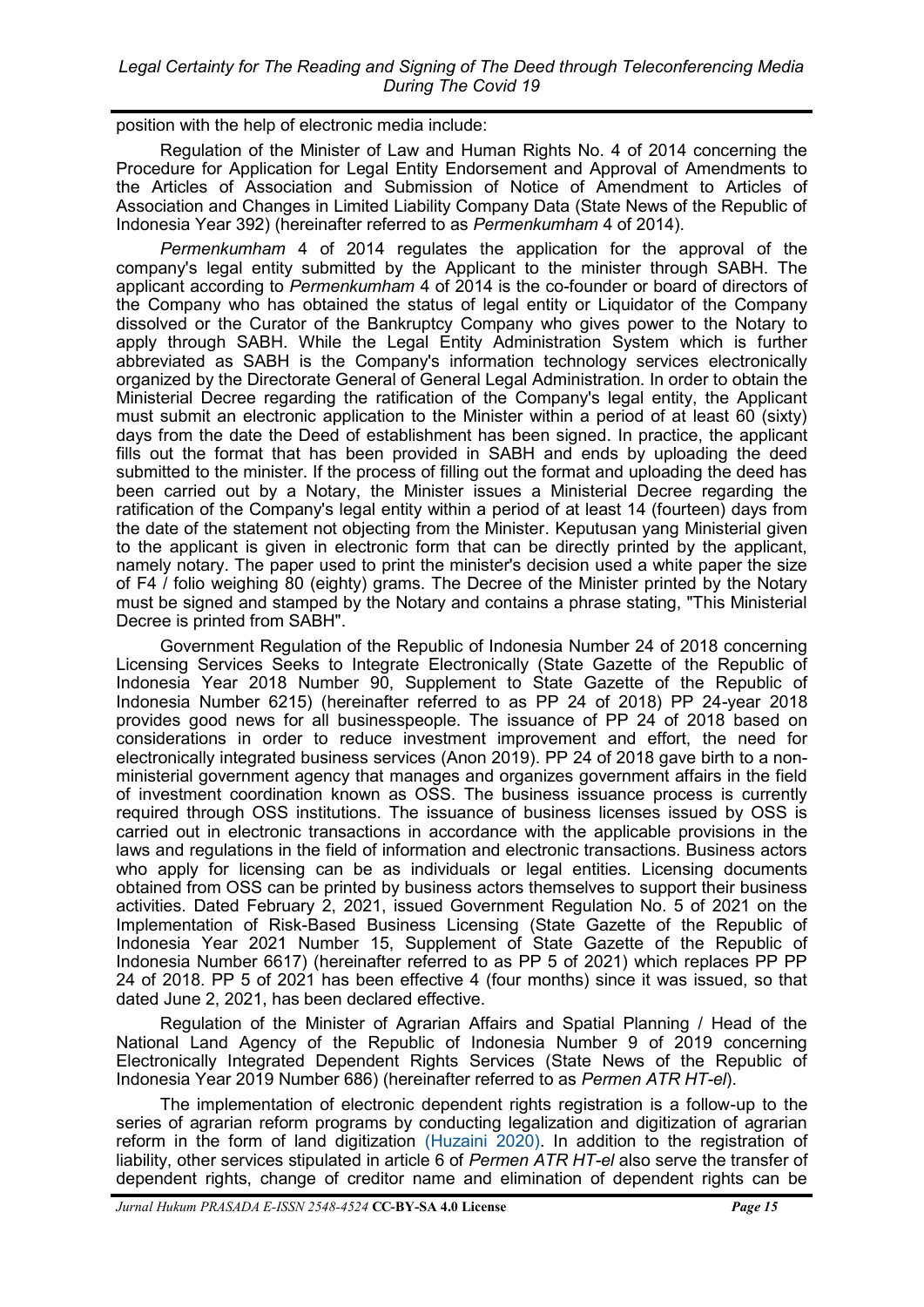served electronically. Any application for services that have been received by the HT-el System is given a proof of application registration issued by the HT-el system. The submission of dependent rights services is electronically submitted by the applicant as a registered user on the HT-el system provided by the Ministry of Agrarian affairs and Spatial Planning / National Land Agency. The results of the Dependent Rights service submitted through the HT-el system were found in the form of electronic documents issued by HT-el system in the form of a certificate of Dependent Rights and Records of dependent rights on land books and Land Rights Certificates or Property Rights over Flat Units.

Regulation of the Minister of Agrarian affairs and Spatial Planning / Head of the National Land Agency of the Republic of Indonesia Number 1 of 2021 concerning Electronic Certificates (State News of the Republic of Indonesia Year 2021 Number 12) (hereinafter referred to as *Perkaban* 1 2021).

The birth of *Perkaban* 1 2021 is a breakthrough and advanced innovation carried out by the land office during the Covid 19 pandemic to issue electronic certificates. The electronic certificate which is hereinafter referred to as Certificate-el is a certificate issued through an Electronic System in the form of Electronic Documents. The implementation of land registration both for land registration for the first time and for the maintenance of land registration data after the enactment of Bandage 1 2021 is held through an electronic system. As for the results of the implementation of land registration electronically in the form of data, electronic information and / or electronic documents containing rights data, physical data, and juridical data of land fields that are valid and maintained their authenticity is stored in the local land office electronic system database. The results of the implementation of electronic systems in the form of electronic documents issued through electronic systems and given electronic signatures in accordance with the provisions of applicable laws and regulations.

### Sociological Urgency

During the Covid 19 pandemic, many notaries did not open their offices and did not carry out their duties and positions as usual. Notaries are urged to delay the creation of deeds that are being made during the Covid 19 pandemic. To provide services for the community during the Covid 19 pandemic there are several Notaries who innovate by issuing deeds by signing original of the deeds carried out by the face-to-face using media and technology assistance. In addition, there is also a Notary who reads the deed in front of the interceptor through teleconference. The arrangement regarding the reading and signing of the original of the deed is clearly set out in the UUJN. However, some innovations carried out by some Notaries who innovate through teleconferencing media have not been supported by the regulatory arrangements governing teleconference and marking original of the deed which is then sent to the Notary office. So, this is a new problem. On the new problem, a legal umbrella is needed in the form of laws and regulations that regulate the problems faced by Notaries who carry out their duties and duties during the Covid 19 Pandemic so that deeds made by or before Notaries who use the help of technology media have legal certainty.

Reconceptualization of the reading and signing of the deed carried out through teleconference media in realizing legal certainty.

The interpretation of the law as a connecting bridge between the wide chasm of the object being formulated and its formulation. A legal product that is considered defective from birth can be rectified, justified, tried and grounded through interpretation. Prof. Satjipto Rahardjo said that without interpretation of the law it would not work, because in order to become a law that is just and grounded, further meaning is needed. The meaning of facing and the meaning of signature in Article 16 paragraph (1) letter m UUJN needs to be interpreted further in accordance with the current circumstances and conditions. UUJN still gives the meaning of facing must face to face before a Notary, while the signature is the wet signature of the appearer which is done before a Notary. This meaning needs to be expanded with the presence of technological developments where nowadays people can communicate and meet face to face directly through teleconferencing media. The UUPT has bridged the existence of arrangements for the GMS to be carried out using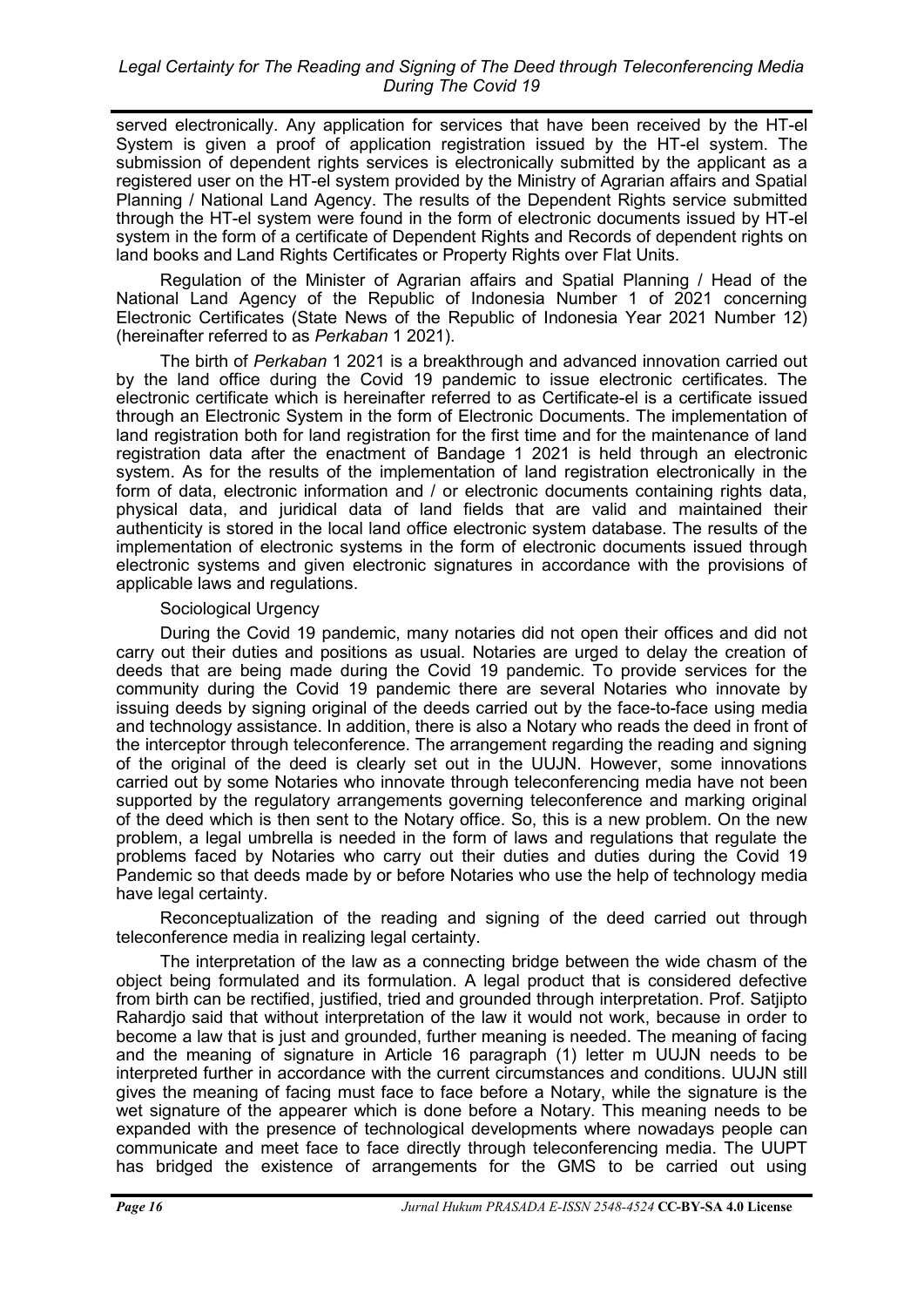teleconference media. Likewise with regard to electronic signatures, the ITE Law has regulated electronic signatures. Regulations related to electronic signatures can also be applied in future revisions of the UUJN by following the terms and conditions that apply in the ITE Law.

The provisions of UUJN article 38 paragraph 2 letter c mention each head or beginning of the deed consisting of hours, days, dates, months, and years. The writing of the hours, days, dates, months and years written in the head or beginning of the deed is at the time when the Notary is ready with the manuscript of the deed, then read and signed by the interceptor, witnesses, and Notaries. The provisions of UUJN article 38 paragraph 2 letter c need to also be expanded in meaning if the interceptor uses electronic media. There is also a provision that regulates the writing of the head of the deed for the face of the Notary by using teleconferencing media for the creation of legal certainty on the deed made before the Notary. Likewise with the arrangement at the end of the deed according to article 38 of UUJN which contains about the description of the reading of the deed as in article 16 paragraph (1) letter m or article 16 paragraph (7) of UUJN, the description of the signing, the place of signing and, the identity of the witnesses in the deed and description of the or absence of changes in the process of making the deed. If carried out through teleconferencing media and electronically signed by using digital signatures, it is necessary to regulate the arrangement or expansion of meaning related to signatures. Signatures can be wet signatures or digital signatures. In addition, to adjusting the meaning of the impediment, the meaning of signing original of the deed and adjustment of the anatomy of the deed in UUJN, it is also necessary to adjust in article 5 paragraph (4) letter b of the ITE Law which states that the letter and its documents that according to the Law must be made in the form of a notarial deed or deed made by the deed-making official does not include valid evidence according to the ITE Law. For the sake of the creation of legal certainty on deeds made in electronic form including in the manufacturing process that uses electronic media as in the formulation of the first problem of this research, the need for adjustment of arrangements in the ITE Law so that there is no conflict of norms. The provisions of article 5 paragraph (4) letter b should be removed or against letters or documents made in the form of deeds according to the provisions of the law or made by authorized officials in the form of deeds must be accommodated also as a valid means of evidence even if made in digital form or in electronic form, as long as the digital deed or electronic deed can be accounted for its validity both in the process of making it and against the deed.

# **CONCLUSION**

Based on the results of the discussion from the initial chapter to the last chapter of this study, conclusions can be drawn as follows:

The forms of legal certainty and validity of the reading and signing the original of the deed carried out through teleconferencing media during the Covid 19 pandemic are as follows:

The reading of the deed carried out by the Notary before the Appraiser using teleconferencing media, needs to be written at the head or at the end of the deed regarding the use of the teleconferencing media used during the process of appearing before the Notary, user ID and password used to be able to connect to the teleconferencing media used by the Notary and the Appraiser.

During the process of reading the deed through the medium of teleconference, the device used by the Notary to perform the teleconference must be in the position and territory of the Notary's office for legal certainty over the place of making the deed made by and before the Notary as outlined in the closing of the deed.

UUJN does not yet regulate electronic signatures, but Article 44 paragraph (1) of the UUJN also regulates the arrangement of original the of the deed may not be signed by the appearer with the provisions of the Notary who made the deed by mentioning in the deed the statement of the appearer explaining why the appearer did not sign as in Article 44 paragraph (2) UUJN. The formal proof value of a notary deed is not in the signature of the appraisers, but in the signature of the notary.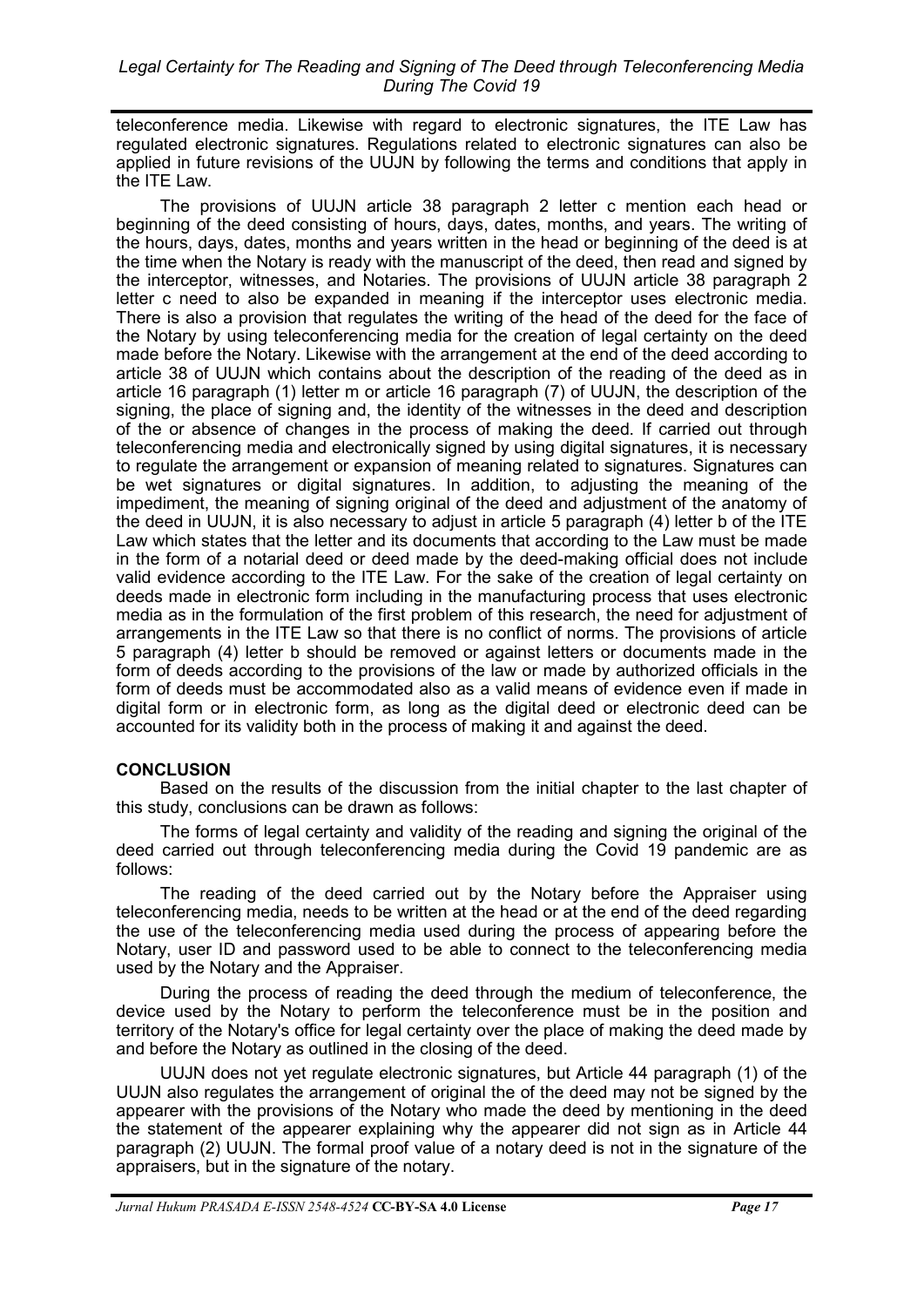## <span id="page-11-0"></span>*Legal Certainty for The Reading and Signing of The Deed through Teleconferencing Media During The Covid 19*

The validity of reading the deed and signing the minutes of deed made through teleconference media if the deed is used as evidence, as long as it is acknowledged by the parties and the Notary who made the deed based on the provisions of article 1875 BW has complete evidence like an authentic deed. The form of reconceptualization of statutory arrangements related to reading and signing of deeds carried out through teleconferencing media in realizing legal certainty during the covid 19 pandemic and after the covid 19 pandemic ended, including the following. It is necessary to expand the meaning of appearing as in Article 16 paragraph (1) letter m of the UUJN where the appearer does not have to meet face-to-face with a Notary, but the meaning of appearing can also be carried out through teleconference media according to the place of domicile and area of office of the Notary. Besides that, the meaning of the signature needs to be expanded by adding the meaning of digital signatures. Arrangements related to the anatomy of the deed as stated in Article 38 of the UUJN need to be expanded on the head and closing of the deed. Where in the head of the deed describes the arrangement regarding the appearance before the Notary by using teleconferencing media which needs to be stated in the head of the deed and in the closing section of the deed related to the signing of the minutes of deed it is necessary to have arrangements regarding the signing of the minutes of deed carried out digitally with a digital signature. The regulation of Article 5 paragraph (2) letter b of the ITE Law needs to be adjusted and needs to be harmonized with the UUJN so that a notarial deed in digital form can be used as legal evidence in accordance with the prevailing laws and regulations in the law of evidence.

### **REFERENCES**

Alwesius. 2019. *Dasar-Dasar Teknik Pembuatan Akta Notaris*. Jakarta: Badan Penerbt FH UI.

- Anon. 2019. "[PP 24 Tahun 2018, Pelayanan Perizinan Berusaha Terintegerasi Secara Elektronik.](https://www.jogloabang.com/ekbis/pp-24-2018-pelayanan-perizinan-berusaha-terintegrasi-secara-elektronik)" *Jogloabang.Com*[. Retrieved July 8, 2021 \(https://www.jogloabang.com/ekbis/pp](https://www.jogloabang.com/ekbis/pp-24-2018-pelayanan-perizinan-berusaha-terintegrasi-secara-elektronik)-24-2018 pelayanan-perizinan-berusaha-[terintegrasi](https://www.jogloabang.com/ekbis/pp-24-2018-pelayanan-perizinan-berusaha-terintegrasi-secara-elektronik)-secara-elektronik).
- Asimah, Dewi. 2021. "To Overcome The Constraints of Proof in The Application of Electronic Evidence." *Jurnal Hukum Peratun* 3(2):97–110.
- Budiono, Herlien. 2019. *Aspek Kepastian Hukum Dalam Kemudahan Berusaha Di Era Revolusi 4*. Jakarta.
- Dzulfaroh, Ahmad Naufal. 2020. "[Kaleidoskop 2020: Kala Dunia Diuji Oleh Virus Corona.](https://www.kompas.com/tren/read/2020/12/16/082800365/kaleidoskop-2020--kala-dunia-diuji-oleh-virus-corona?page=all)" *Kompas.Com*[. Retrieved January 28, 2021 \(https://www.kompas.com/tren/](https://www.kompas.com/tren/read/2020/12/16/082800365/kaleidoskop-2020--kala-dunia-diuji-oleh-virus-corona?page=all) [read/2020/12/16/082800365/kaleidoskop](https://www.kompas.com/tren/read/2020/12/16/082800365/kaleidoskop-2020--kala-dunia-diuji-oleh-virus-corona?page=all)-2020--kala-dunia-diuji-oleh-virus-corona?page=all).
- Efendi, Jonaedi, and Johnny Ibrahim. 2018. *Metode Penelitian Hukum Normatif Dan Empiris*. Depok: Prenada Media Group.
- Ekarina. 2020. "[Virus Corona Meluas, WHO Tetapkan Sebagai Pandemi Global.](https://katadata.co.id/ekarina/berita/5e9a421554dfe/virus-corona-meluas-who-tetapkan-sebagai-pandemi-global)" *Katadata.Co.Id*. [Retrieved \(https://katadata.co.id/ekarina/berita/5e9a421554dfe/virus](https://katadata.co.id/ekarina/berita/5e9a421554dfe/virus-corona-meluas-who-tetapkan-sebagai-pandemi-global)-corona-meluas-whotetapkan-sebagai-[pandemi](https://katadata.co.id/ekarina/berita/5e9a421554dfe/virus-corona-meluas-who-tetapkan-sebagai-pandemi-global)-global).
- Huzaini, Moch. Dani Pratama. 2020. "[Kenali Mekanisme Pendaftaran Hak Tanggungan Secara](https://m.hukumonline.com/berita/a/kenali-mekanisme-pendaftaran-hak-tanggungan-secara-elektronik-lt5f27c575eba57)  Elektronik." *Hukumonline.Com*[. Retrieved July 8, 2021 \(https://m.hukumonline.com/berita/a/](https://m.hukumonline.com/berita/a/kenali-mekanisme-pendaftaran-hak-tanggungan-secara-elektronik-lt5f27c575eba57) kenali-mekanisme-pendaftaran-hak-tanggungan-secara-elektronik-[lt5f27c575eba57\).](https://m.hukumonline.com/berita/a/kenali-mekanisme-pendaftaran-hak-tanggungan-secara-elektronik-lt5f27c575eba57)
- Isma, Nur L., and Arima Koyimatun. 2014. "Kekuatan Pembuktian Alat Bukti Informasi Elektronik Pada Dokumen Elektronik Serta Hasil Cetaknya Dalam Pembuktian Tindak Pidana." *Jurnal Penelitian Hukum Gadjah Mada* 1(2):109–16.

Kawurnyan, Endang Sri. 2018. *Teknik Pembuatan Akta I*. Malang.

- Kie, Tan Thong. 1994. *Studi Notariat Dan Serba-Serbi Praktek Notaris*. Jakarta: PT Ichtiar Van Hoeve.
- Lubis, Ikhsan. 2020. "RUPS ELEKTRONIK." *Medianotaris.Com*[. Retrieved July 6, 2021 \(https://](https://medianotaris.com/rups_elektronik_berita690.html) [medianotaris.com/rups\\_elektronik\\_berita690.html\).](https://medianotaris.com/rups_elektronik_berita690.html)
- Mvt/Mys. 2010. "[Pemerintah Dan INI Bahas Konsep Cyber Notary.](https://www.hukumonline.com/berita/a/pemerintah-dan-ini-bahas-konsep-icyber-notaryi-lt4cf78b15c9e15)" *Hukumonline.Com*. Retrieved [April 14, 2021 \(https://www.hukumonline.com/berita/a/pemerintah](https://www.hukumonline.com/berita/a/pemerintah-dan-ini-bahas-konsep-icyber-notaryi-lt4cf78b15c9e15)-dan-ini-bahas-konsepicyber-notaryi-[lt4cf78b15c9e15\).](https://www.hukumonline.com/berita/a/pemerintah-dan-ini-bahas-konsep-icyber-notaryi-lt4cf78b15c9e15)
- Nurita, Emma. 2012. *Cyber Notary: Pemahaman Awal Dalam Konsep Pemikiran*. Bandung: PT. Refika Aditama.
- Pramono, Dedy. 2015. "Kekuatan Pembuktian Akta Yang Dibuat Oleh Notaris Selaku Pejabat Umum Menurut Hukum Acara Perdata Di Indonesia." *Lex Jurnalica* 12(3):248–58.

[Putra, Yahya Agung, Annalisa Yahanan, and Agus Trisaka. 2019.](http://journal.fh.unsri.ac.id/index.php/repertorium/article/download/310/165) "Video Konferensi Dalam Rapat